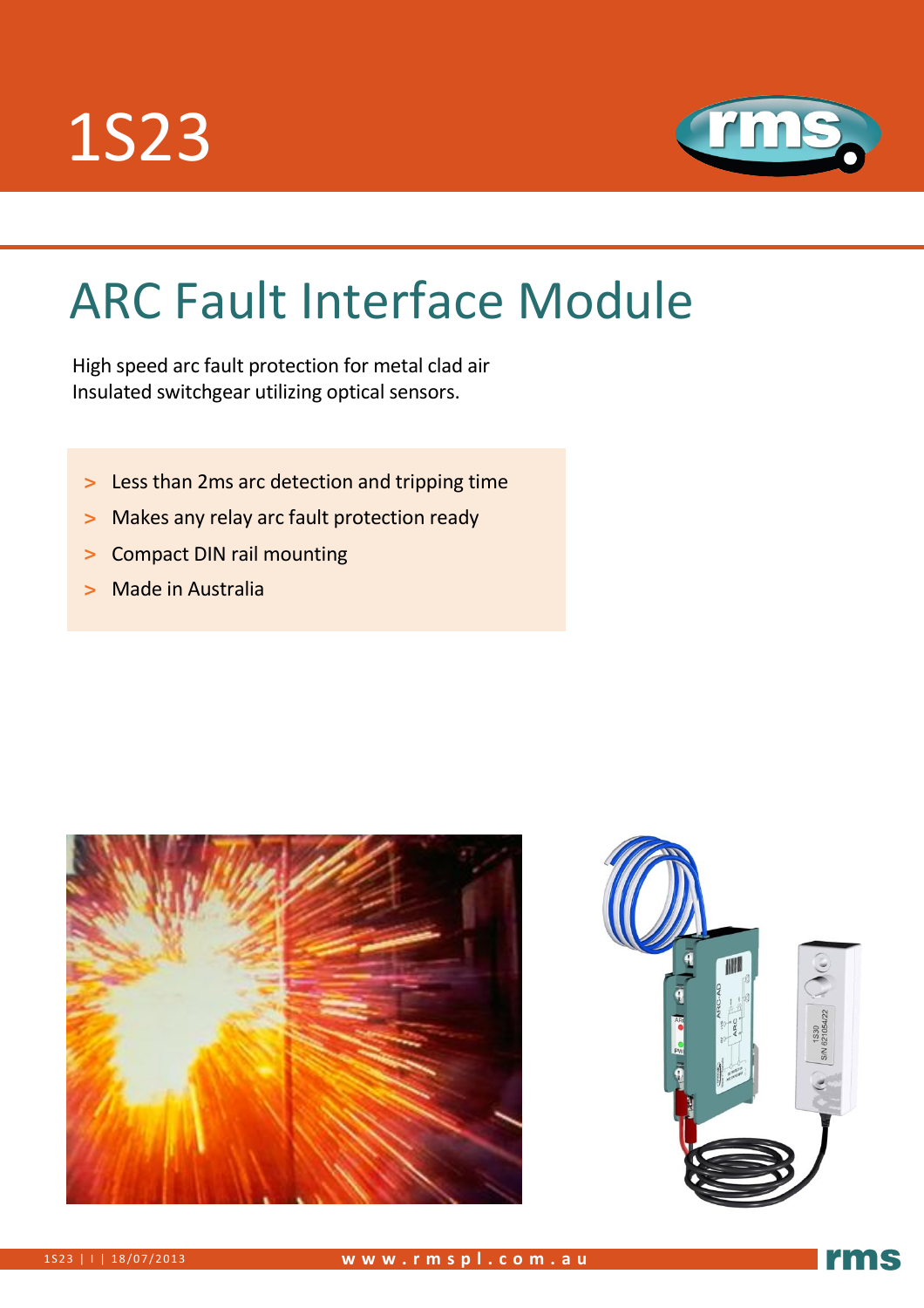# **Introduction**



Figure 1 1S23 Module depicted with 1S30 Sensor

#### **Description**

Working in conjunction with a third party protection relay the 1S23 adds Arc Fault coverage to a protection scheme.

The 1S23 monitors either one or two 1S30 optical sensors to detect the presence of an arcing fault within Metal Clad air insulated switchgear.

Housed in a compact din rail mounted package the 1S23 provides M4 screw terminals for connection of 1S30 optical sensors and an auxiliary voltage supply.

The 1S23 provides an Arc Fault trip output and also continuously supervises the optical sensor to ensure maximum availability of the Arc Fault Protection scheme.

The interface wiring to the protection relay status inputs is provided by 2m colour coded flying leads, the blue lead provides the Arc Fault Trip output and the white lead is for the Supervision Status output.

Refer to the 1S30 Technical Bulletin for details on the arc fault sensor.

#### **Features**

- **>** High speed sensing and operation
- **>** Designed to interface with protection relay status inputs
- **>** Continuous arc fault sensor supervision
- **>** Arc fault pick up and supervision healthy indication
- **>** Simple wiring and DIN rail mounting
- **>** Compact, simple, rugged and economic design
- **>** 24, 32, 48, 110, 125, 220, 240 and 250V DC auxiliary supply versions

#### **Application**

Utilised in either new installations or as a simple retrofit in existing installations, the 1S23 is interfaced with the binary inputs of existing protection relays that serve to trip a Circuit Breaker.

Arc Fault protection schemes may be implemented on an Arc only basis, or alternatively a Current Check may be employed where additional security is warranted.

A current checked scheme may be implemented by making use of available protection relay logic and a fast acting instantaneous overcurrent element.

A protection relay with the following attributes is desireable to implement a scheme :

| Attribute                           | Parameter                 |  |
|-------------------------------------|---------------------------|--|
| Programmable relay logic            | <b>AND</b> gates          |  |
| High speed status input             | <5ms pick up              |  |
| High speed current check element    | $<$ 15 ms at 2 x setting  |  |
| Programmable front panel indication | Arc Trip indication       |  |
|                                     | <b>Supervision Status</b> |  |

Some typical application examples are shown on the Application page together with an Example Schematic.

For further Application information refer to the 1S23 Userguide.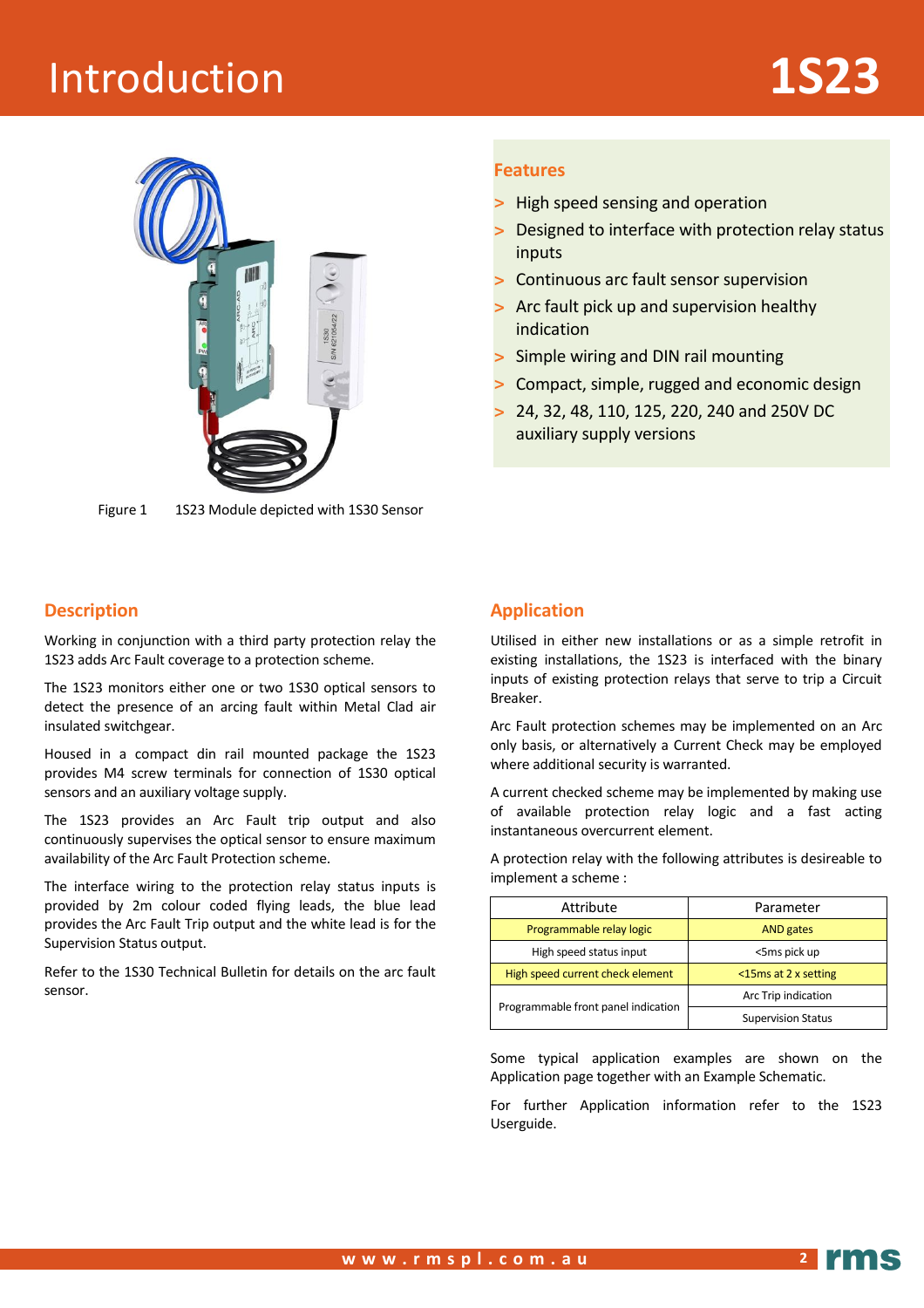

Figure 2 1S23 front indications

#### **Two Part System**

The 1S23 based ARC Fault Protection system works as a two part system comprising of 1S30 Arc Fault sensors that are monitored by the 1S23 module. The 1S23 is available in either one sensor or two sensor versions.

For complete details of the 1S30 Optical Sensor refer to the 1S30 Technical Bulletin.

#### **Front Panel Layout and LED Indications**

Figure 2 depicts the indications provided on the front of the module.

The Front of the module provides LED indication of Auxiliary supply and Arc Fault Pickup.

The green PWR LED is continuously illuminated to indicate presence of the auxiliary supply and normal operation including supervision of the 1S30 sensor(s).

The red ARC LED is illuminated when an optical signal above the detection threshold is present. The red ARC LED will self reset when the optical signal falls below the detection threshold after a minimum dwell time of 2s.

#### **Trip Output Circuit Operation**

A dedicated non isolated trip output is provided to connect to a protection relay status input as shown in the Example Schematic.

Upon detection of light intensity greater than the pick-up threshold a solid state switch connects the negative rail to the relay status input.

The trip output pulse is a fixed duration of  $100 \text{ms} \pm 10 \text{ms}$ .

#### **System Supervision**

A CPU software watchdog monitors the system and in the event of an abnormal condition will automatically perform a soft restart.

Should the restart not clear the abnormal condition the system will revert to a safe mode with outputs disabled. This will cause the self supervision healthy output to open and extinguish the green PWR LED.

#### **Arc Sensor Supervision**

The circuit continuity of the 1S30 sensor is monitored by the 1S23 via a 2mA supervision current in the sensor cables. The supervision healthy signal is output to the protection relay status input if the supervision current continues to flow.

The supervision healthy signal is removed after a 1s time delay if the supervision current signal is lost and the front PWR LED will flash until the condition is corrected.

#### **Arc Sensor Continuously Picked Up**

High ambient light levels may cause a 1S30 to be continuously picked up.

To avoid possible maloperation due to this condition, the ARC module is designed to automatically disable the arc fault tripping function if the 1S30 sensor is picked up for more than 500ms. The ARC module will then disable the healthy supervision signal and the front PWR LED will flash until the ambient light level problem is corrected.

#### **System Supervision and Sensor Supervision Output Circuit Operation**

A dedicated non isolated sensor supervision output is provided to connect to a protection relay status input as shown in the Example Schematic.

For a system or sensor supervision healthy state a solid state switch connects the negative rail to the relay status input.

For complete details of the Module indications refer to the 1S23 Userguide.

**3**

17 M.S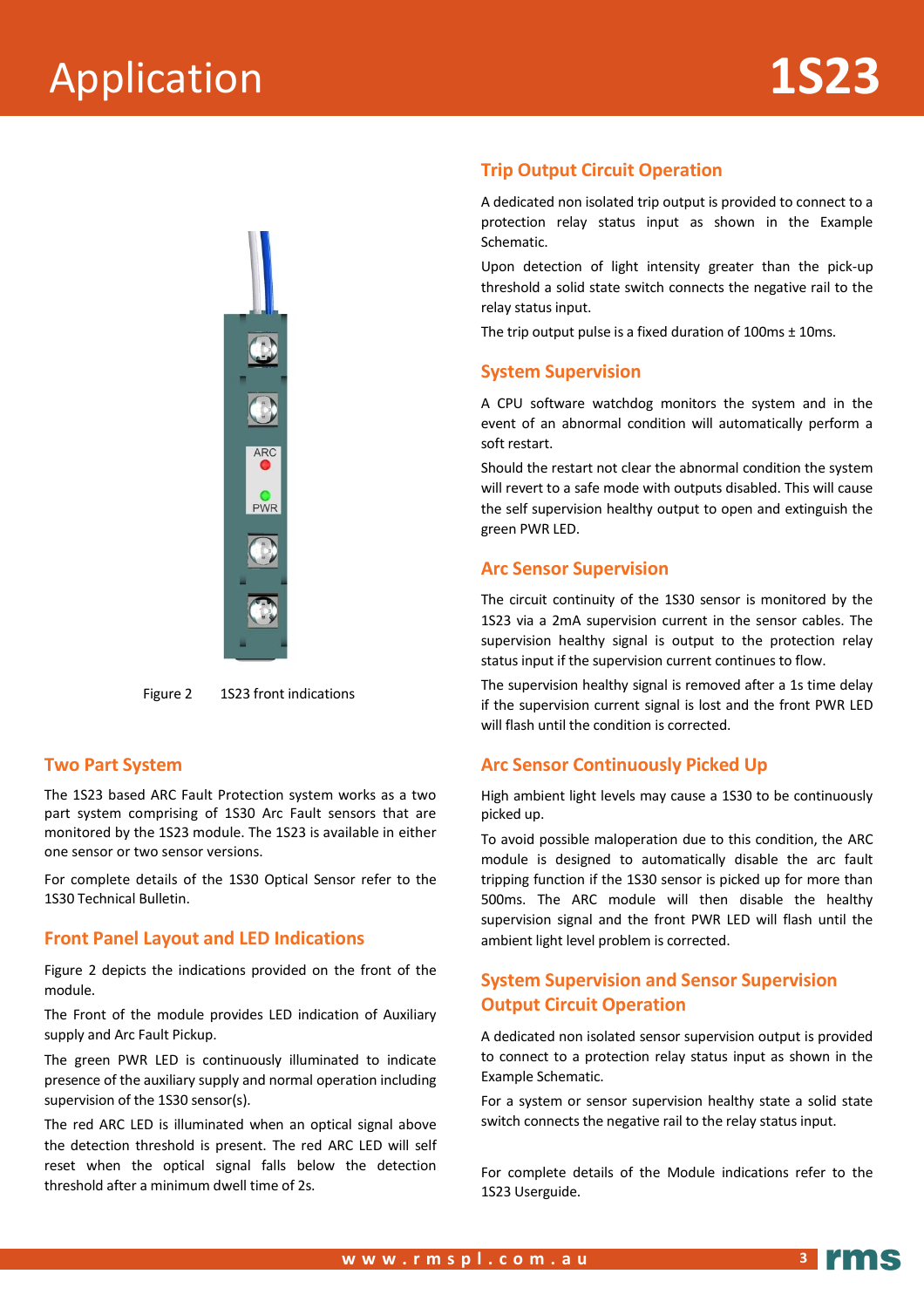# Application **1S23**

**Cable Box and CT Chamber Protection Circuit Breaker and Bus Chamber Protection**





# **Circuit Breaker, Bus Chamber, Cable Box and CT Chamber Protection**

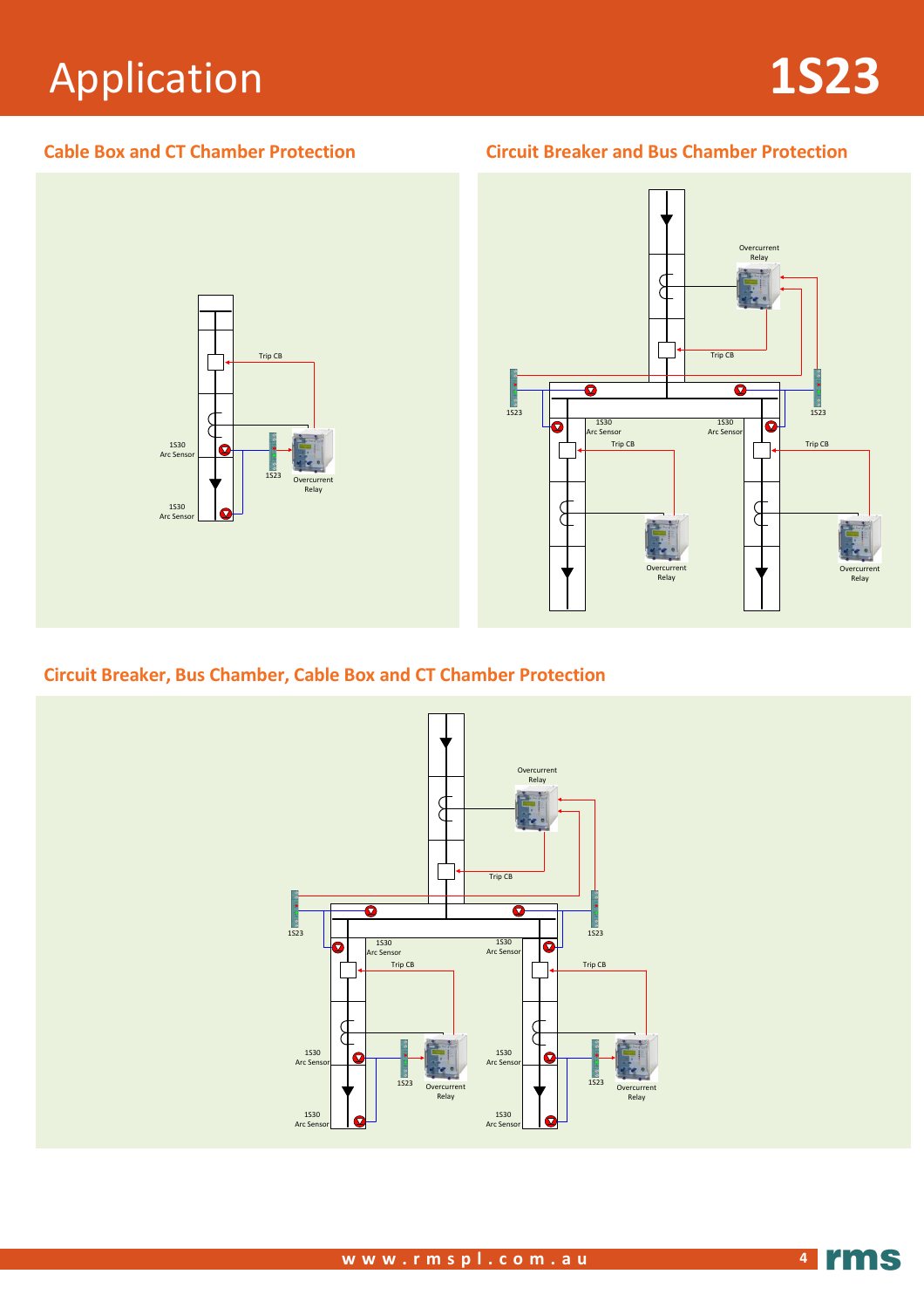### **Auxiliary Supply**

| <b>Nominal Voltage Ratings</b>                                | 24 / 32 / 48 / 110 / 125 / 220 /<br>240 / 250V dc |
|---------------------------------------------------------------|---------------------------------------------------|
| <b>Operating Range</b>                                        | ±20% of Nominal Rating                            |
| <b>Power Consumption</b><br>Monitoring mode<br><b>Maximum</b> | < 0.75W at 110V dc<br>$<$ 1.5W for 2s at 110V dc  |

#### **Outputs**

| <b>Type</b>                                           | Solid State Polarised Switches<br>(Switching negative rail) |
|-------------------------------------------------------|-------------------------------------------------------------|
| <b>Arc Fault Detection</b><br><b>Operate Time</b>     | < 1ms                                                       |
| <b>Fixed Arc Trip Output Pulse</b><br><b>Duration</b> | $110ms \pm 10ms$                                            |
| <b>Supervision Output</b>                             | Self resetting                                              |
| Arc Trip Output Rating:                               |                                                             |
| Open circuit voltage                                  | 125% of nominal                                             |
| Maximum current                                       |                                                             |
| 24, 32 & 48V models                                   | 3.1A                                                        |
| 110 & 125V models                                     | 1.6A                                                        |
| 220, 240 & 250V models                                | 0.75A                                                       |
|                                                       |                                                             |
| <b>Supervision Output Rating</b>                      |                                                             |
| Open circuit voltage                                  | 125% of nominal                                             |
| Maximum current                                       |                                                             |
| All models                                            | 70 <sub>m</sub> A for 60 <sub>ms</sub>                      |
|                                                       | 30mA continuous                                             |
|                                                       |                                                             |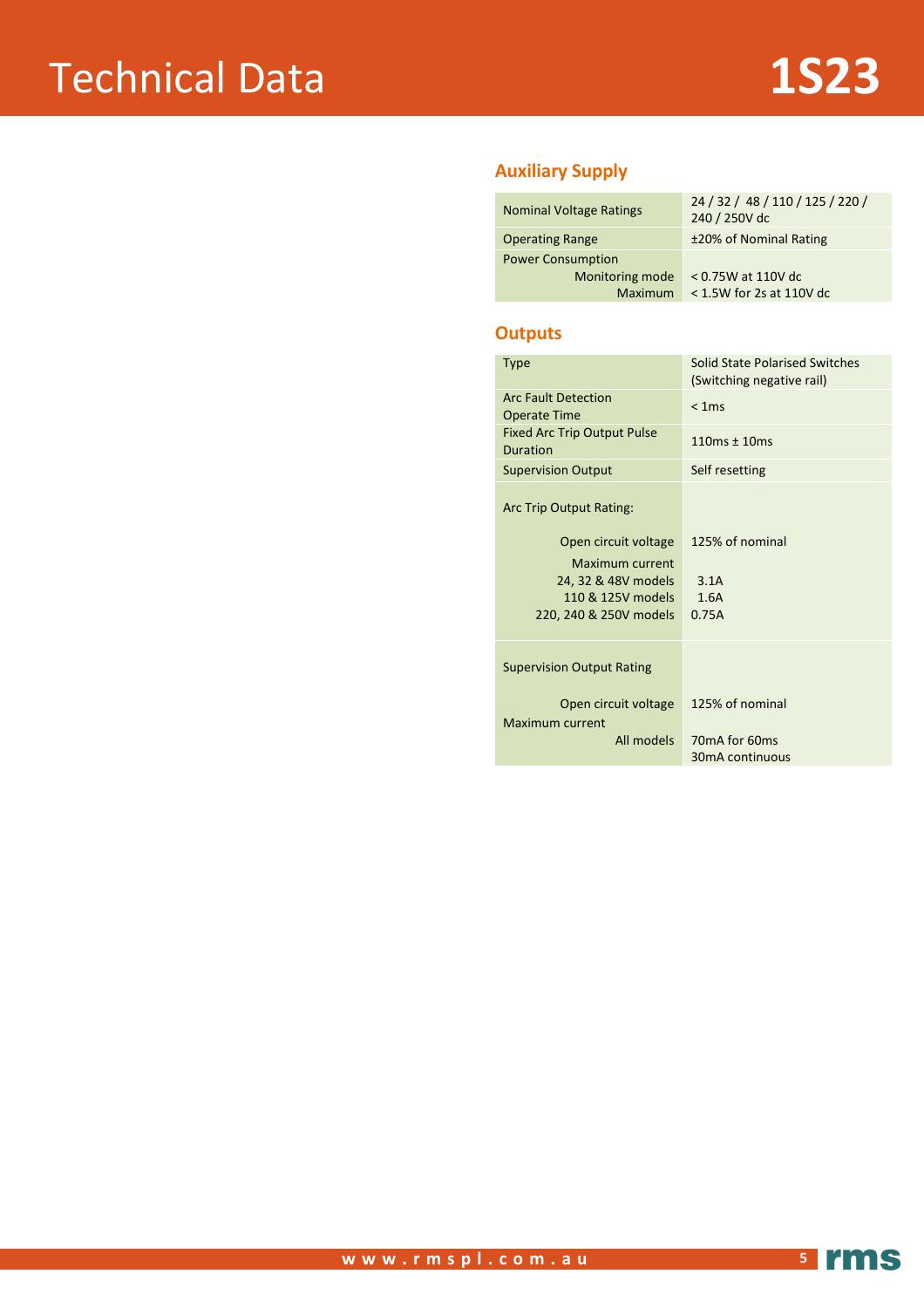# Compliance **1S23**

# **Allowable Auxiliary Supply Interruptions / Dips**

| Standard                                               | IEC 60255-11 |
|--------------------------------------------------------|--------------|
| Allowable Duration of<br>Voltage Dip to 0 % of nominal | 20ms         |
| Allowable AC ripple                                    | 15%          |

### **Insulation**

| Standard               | IEC 60255-5           |
|------------------------|-----------------------|
| Any Terminal and Earth | 2.0kV ac rms for 1min |
|                        | 5.0kV 1.2/50us 0.5J   |
| Between Independent    | 2.0kV ac rms for 1min |
| <b>Circuits</b>        | 5.0kV 1.2/50us 0.5J   |

# **High Frequency Disturbance**

| Standard                  | IEC 60255-22-1 Class 3 |           |
|---------------------------|------------------------|-----------|
| Type                      | Level                  | Variation |
| Common (Longitudinal)     | 2.5kV                  | $5\%$     |
| Differential (Transverse) | 1.0kV                  | $<$ 5%    |

# **Electrostatic Discharge**

| Standard                 | IEC 60255-22-2 Class 3 |           |
|--------------------------|------------------------|-----------|
| <b>Type</b>              | Level                  | Variation |
| <b>Contact Discharge</b> | 8.0kV                  | $<$ 5%    |

# **Fast Transients**

| Standard      | IEC 60255-22-4 Class A |           |
|---------------|------------------------|-----------|
| Type          | Level                  | Variation |
| 5/50ns 100kHz | 4.0kV                  | $5\%$     |

# **Surge Immunity**

| Standard                                       | IEC 60255-22-5 |             |
|------------------------------------------------|----------------|-------------|
| Type                                           | Level          | Variation   |
| <b>Between all Terminals and</b><br>Earth      | 4.0kV          | $\leq 10\%$ |
| Between any Two<br><b>Independent Circuits</b> | 2.0kV          |             |

# **Conducted Radio Frequency Interference**

| <b>Standard</b> | IEC 60255-22-6 |           |
|-----------------|----------------|-----------|
| <b>Type</b>     | Level          | Variation |
| $0.15$ to 80MHz | 10V            | $5\%$     |

# **Radiated Immunity**

| Standard          | IEC 60255-22-3 Class III |           |
|-------------------|--------------------------|-----------|
| <b>Type</b>       | Level                    | Variation |
| 80MHz to 2,760MHz | 10V/m                    | $5\%$     |

### **Temperature**

| Standard               | IEC 60068-2-1/2            |
|------------------------|----------------------------|
| <b>Operating Range</b> | -10 to +55 degrees Celsius |
| <b>Storage Range</b>   | -25 to +70 degrees Celsius |

### **Humidity**

| Standard               | IEC 680068-2-78                                 |
|------------------------|-------------------------------------------------|
| <b>Operating Range</b> | 40 degrees Celsius and 93% RH<br>non condensing |

#### **IP Rating**

| Standard         | IEC 60529 |
|------------------|-----------|
| <b>Installed</b> | IP3x      |

# **Vibration - Sinusoidal**

| Standard                   | IEC 60255-21-1 Class I |        |
|----------------------------|------------------------|--------|
| <b>Vibration Response</b>  | $0.5$ gn               | $<$ 5% |
| <b>Vibration Endurance</b> | $1.0g$ n               | $<$ 5% |

#### **Shock and Bump**

| Standard               | IEC 60255-21-2 Class I |        |
|------------------------|------------------------|--------|
| <b>Shock Response</b>  | 5gn, 11ms              | ≤5%    |
| <b>Shock Withstand</b> | 15gn, 11ms             | ≤5%    |
| <b>Bump Test</b>       | 10gn, 16ms             | $<$ 5% |

#### **Seismic**

| Standard         | <b>IEC 60255-21-3 Class I</b> |     |
|------------------|-------------------------------|-----|
| Seismic Response | 1gn                           | ≤5% |

# **Mechanical Classification**

|--|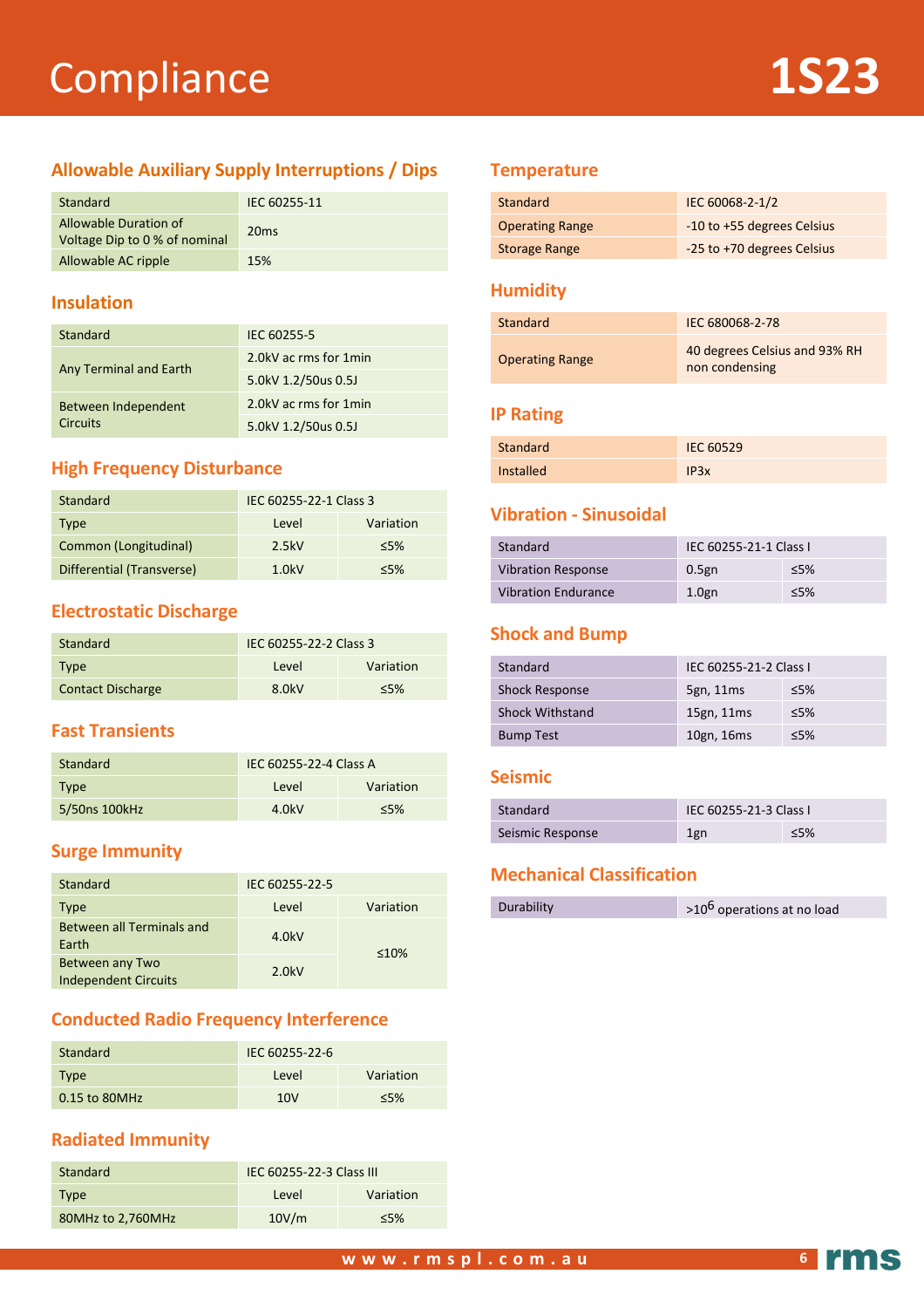### **1S23 Module Connection and Wiring Diagram**



1S30 Connections are Non polarized

M4 screw terminals are suitable for heavy duty ring lugs

Relay shown in the de-energised condition

**7**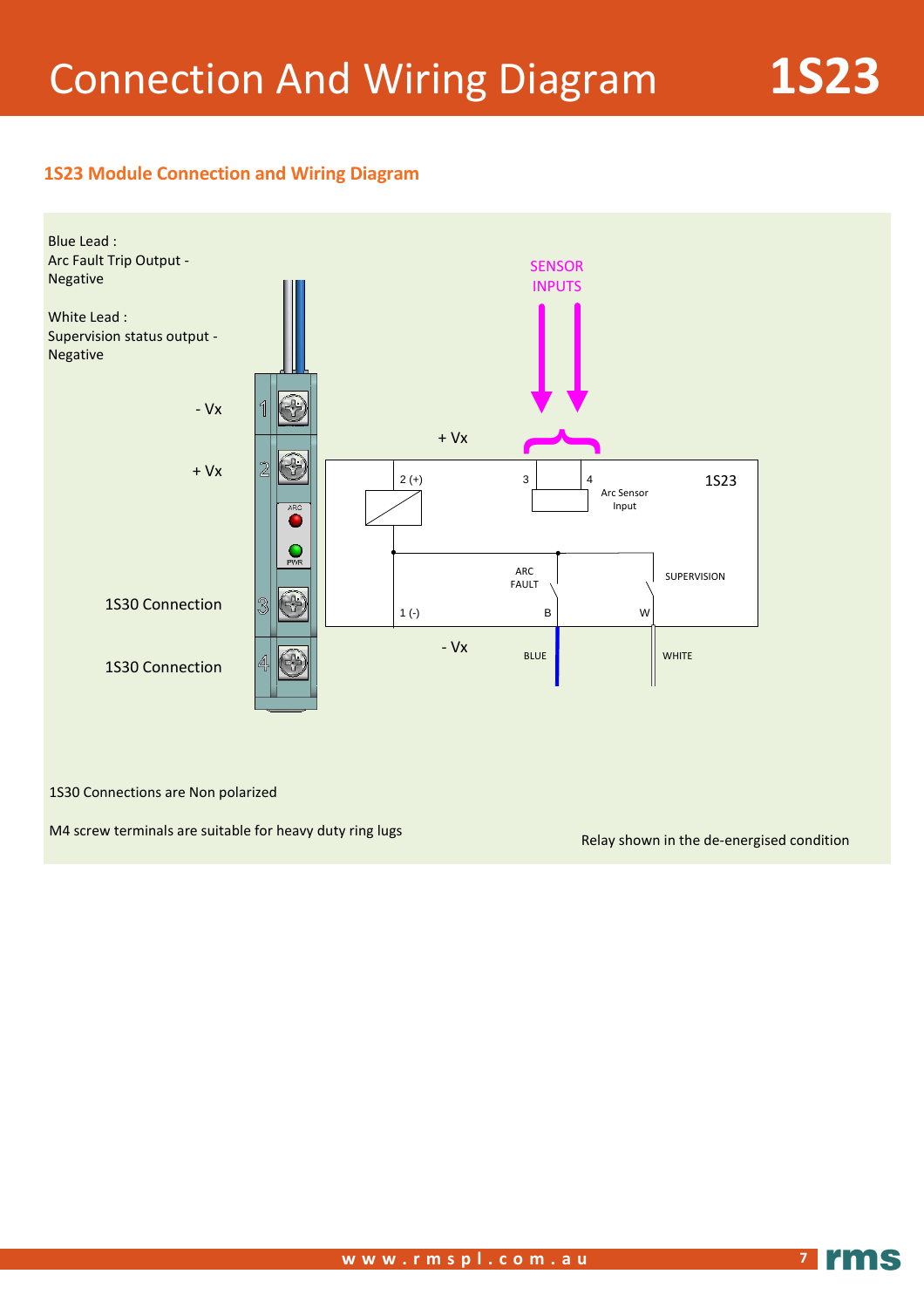# Example Schematic **1S23**

### **Interfacing a 1S23 to an Overcurrent Relay**

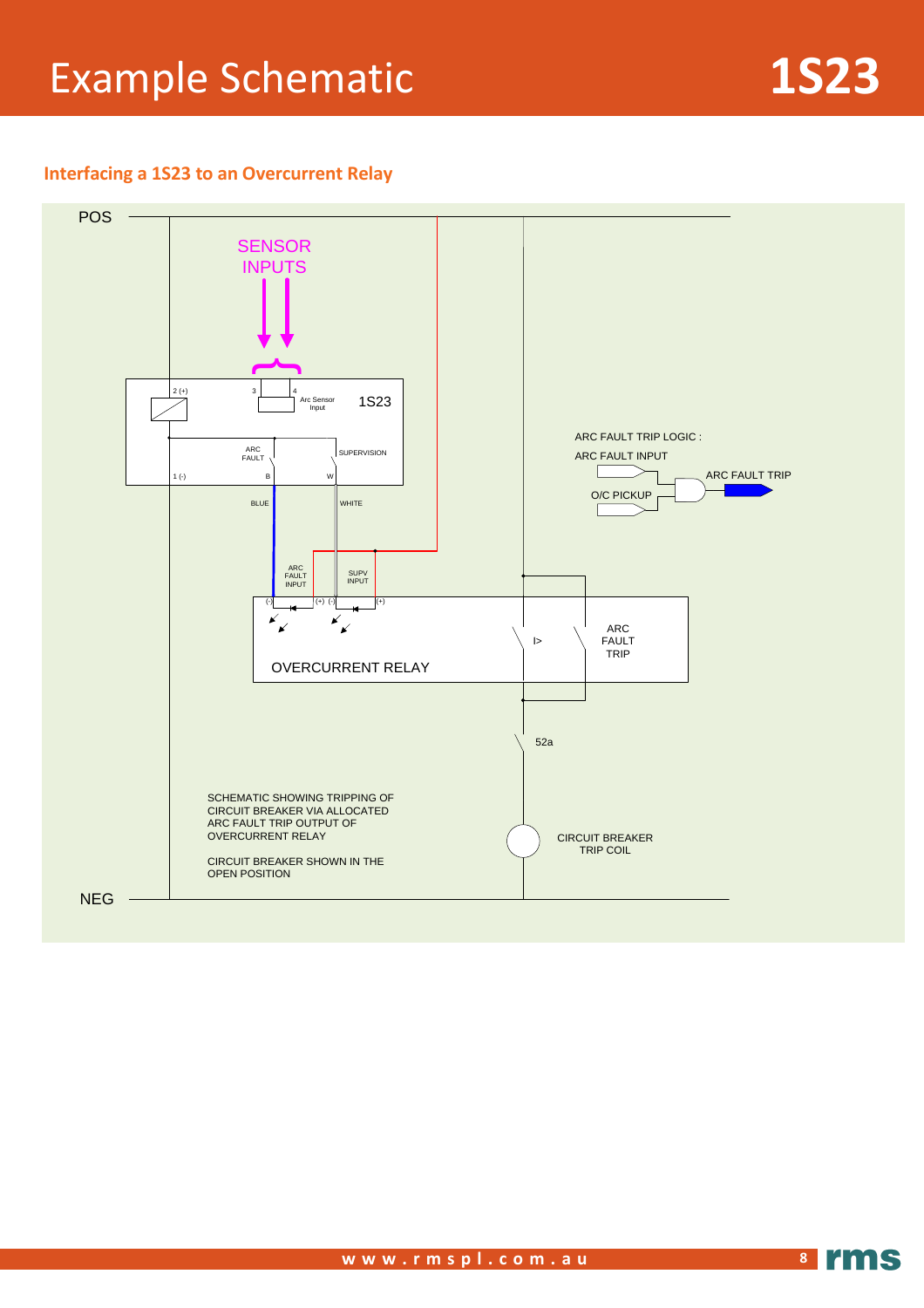# Case Dimensions **1S23**

### **Front View**

Suitable for mounting on 35mm Top Hat Din Rail





**Side View**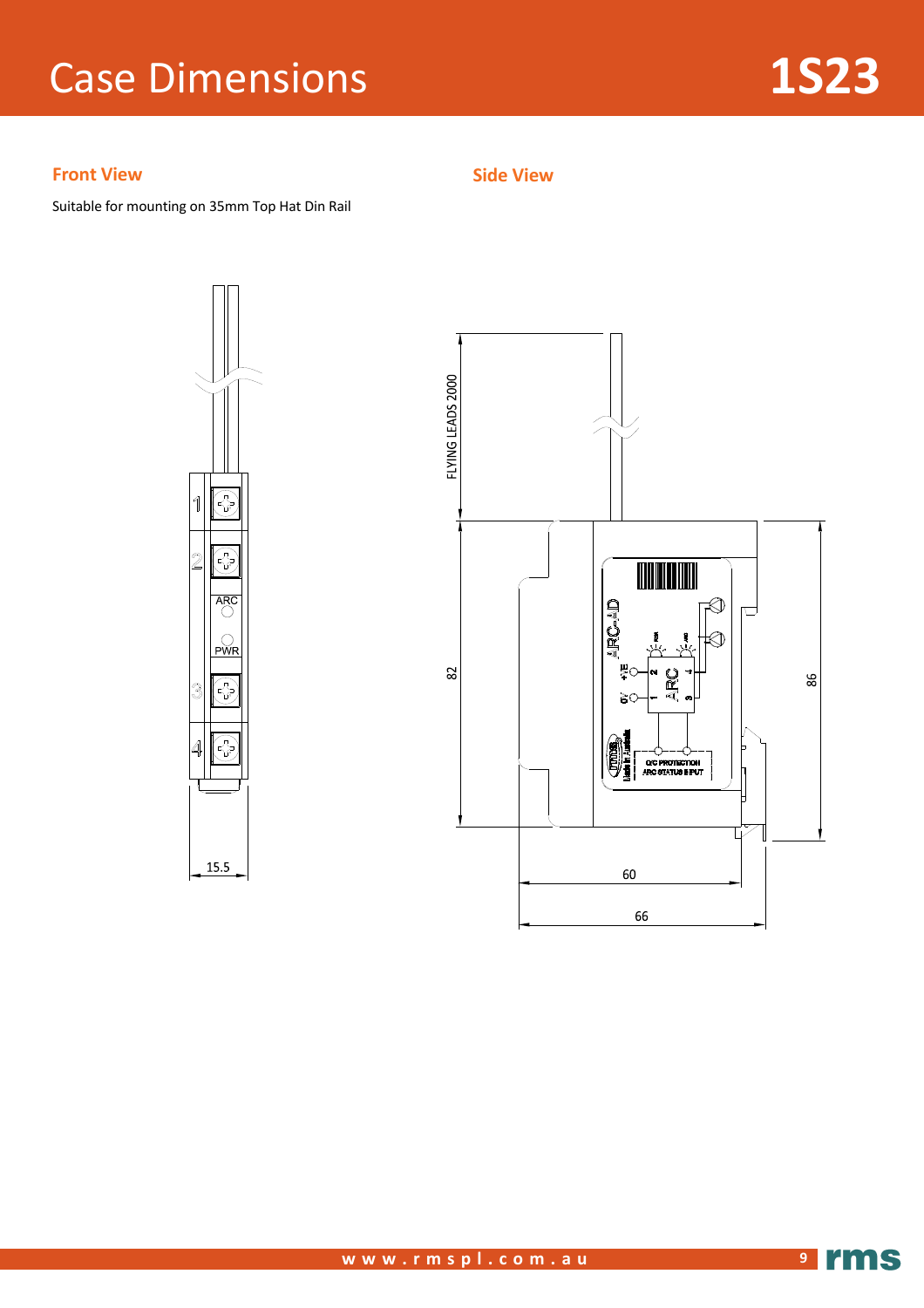# Order Codes **1S23**

# **1S23 Order Code**



Refer to the 1S30 Technical Bulletin for ordering information on the 1S30 arc fault sensor.